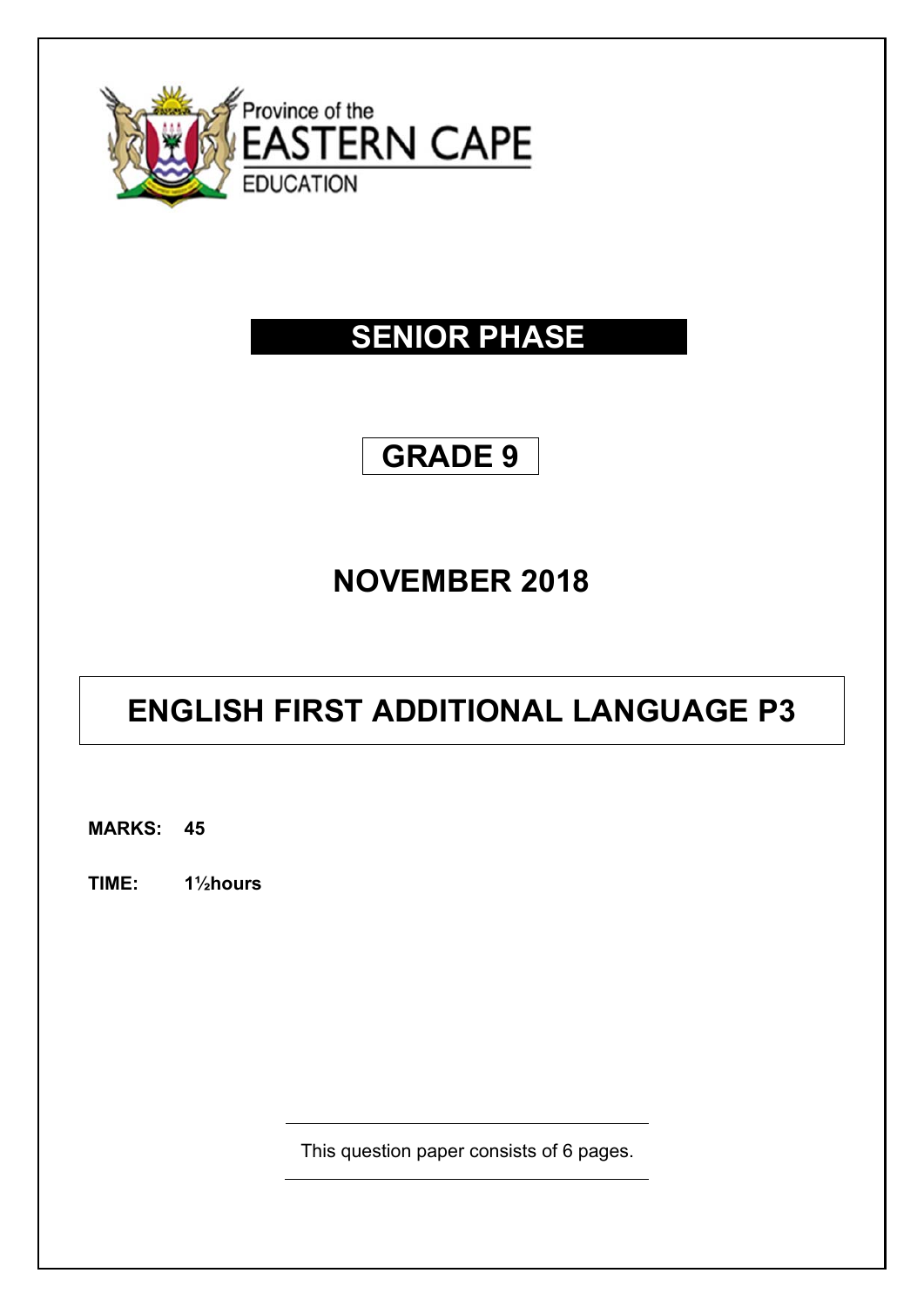## **INSTRUCTIONS AND INFORMATION**

## **READ ALL INSTRUCTIONS CAREFULLY**

1. This question paper consists of TWO sections:

SECTION A: ESSAY (30) SECTION B: SHORTER TRANSACTIONAL TEXTS (15)

- 2. Answer ONE question from EACH section.
- 3. Write in the language in which you are being assessed.
- 4. Start EACH section on a NEW page.
- 5. Show all the aspects of the writing process until the final draft: planning, writing, proofreading and editing.
- 6. All planning must be indicated as such. It is advisable to draw a line through all planning.
- 7. Pay attention to spelling, vocabulary and sentence construction.
- 8. Number the answers correctly according to the numbering system used in this question paper.
- 9. Write down the title/heading of your response in each section.
- 10. Do not include the heading/title in your word count.
- 11. Write neatly and legibly.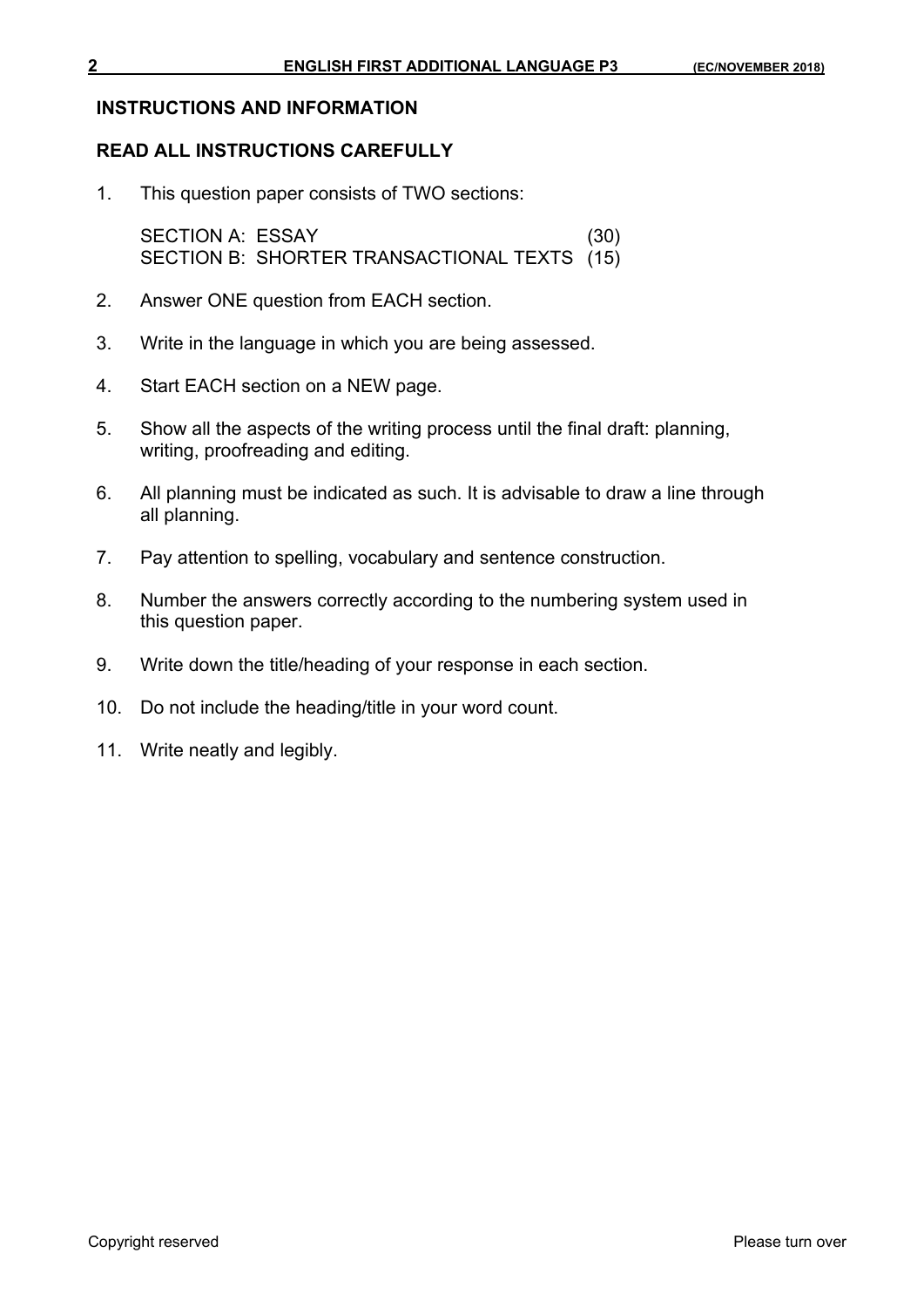#### **SECTION A: ESSAY**

### **QUESTION 1**

- Write an essay of 210–250 words on ONE of the following topics.
- Write down the NUMBER and TITLE/HEADING of your essay.
- Give your OWN title if you choose either QUESTION 1.4.1 or QUESTION 1.4.2.
- Remember to count your words and write the total number of words down at the end of your essay.
- 1.1 Describe yourself to someone who has never met you. **[30]**

#### **OR**

1.2 A dangerous situation/experience. **[30]** 

#### **OR**

1.3 Grandparents are very wise!

#### **OR**

- 1.4 Choose ONE of the following pictures and write an essay that comes to mind. Write QUESTION 1.4.1 or 1.4.2 and give your essay a suitable TITLE.
	- **NOTE:** There must be a clear link between your essay and the picture you have chosen.
	- 1.4.1



[Source: *Google* pictures] **[30]** 

**OR OR**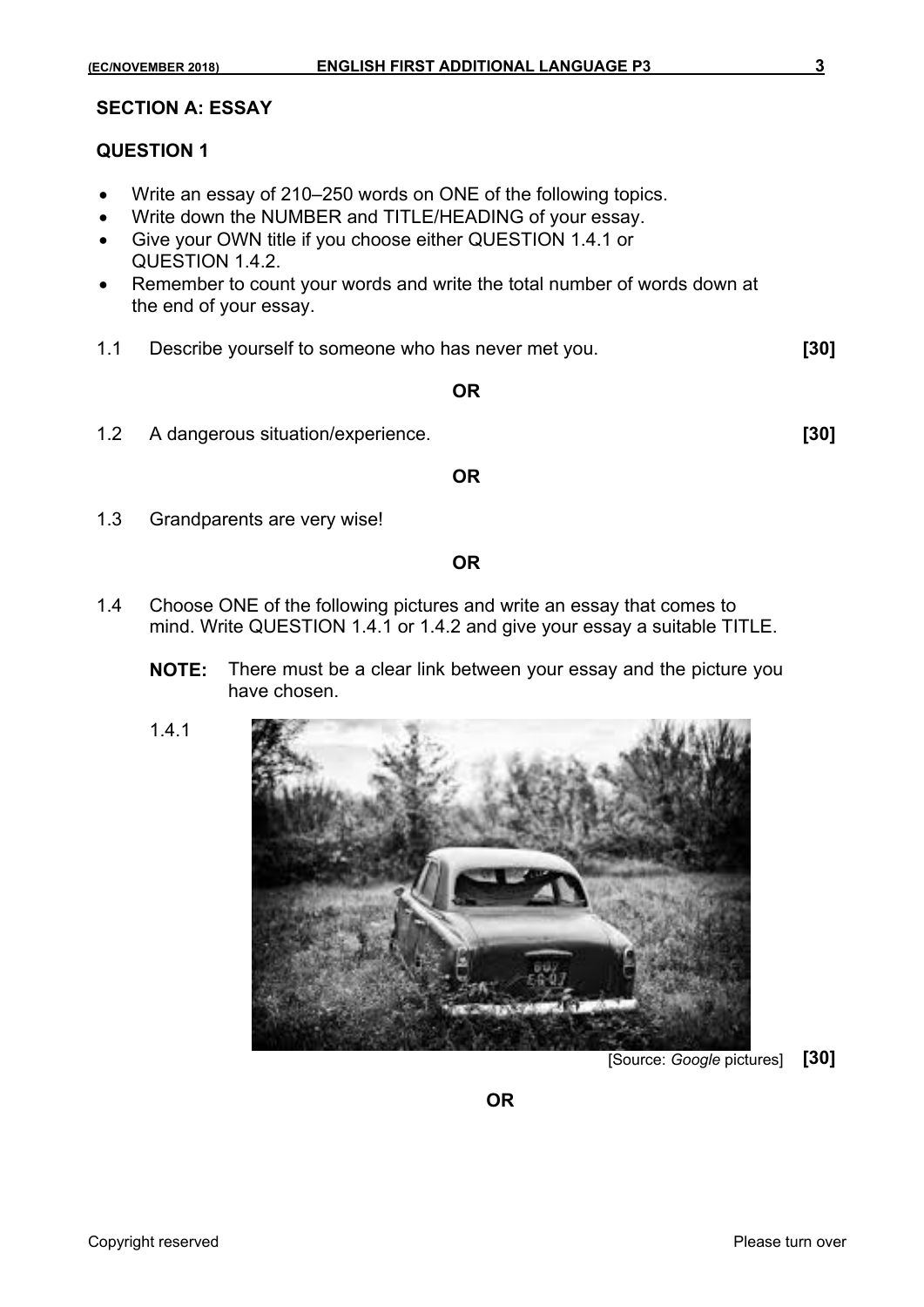1.4.2



- [Source: Pinterest Quotes] **[30]**
- **TOTAL SECTION A: 30**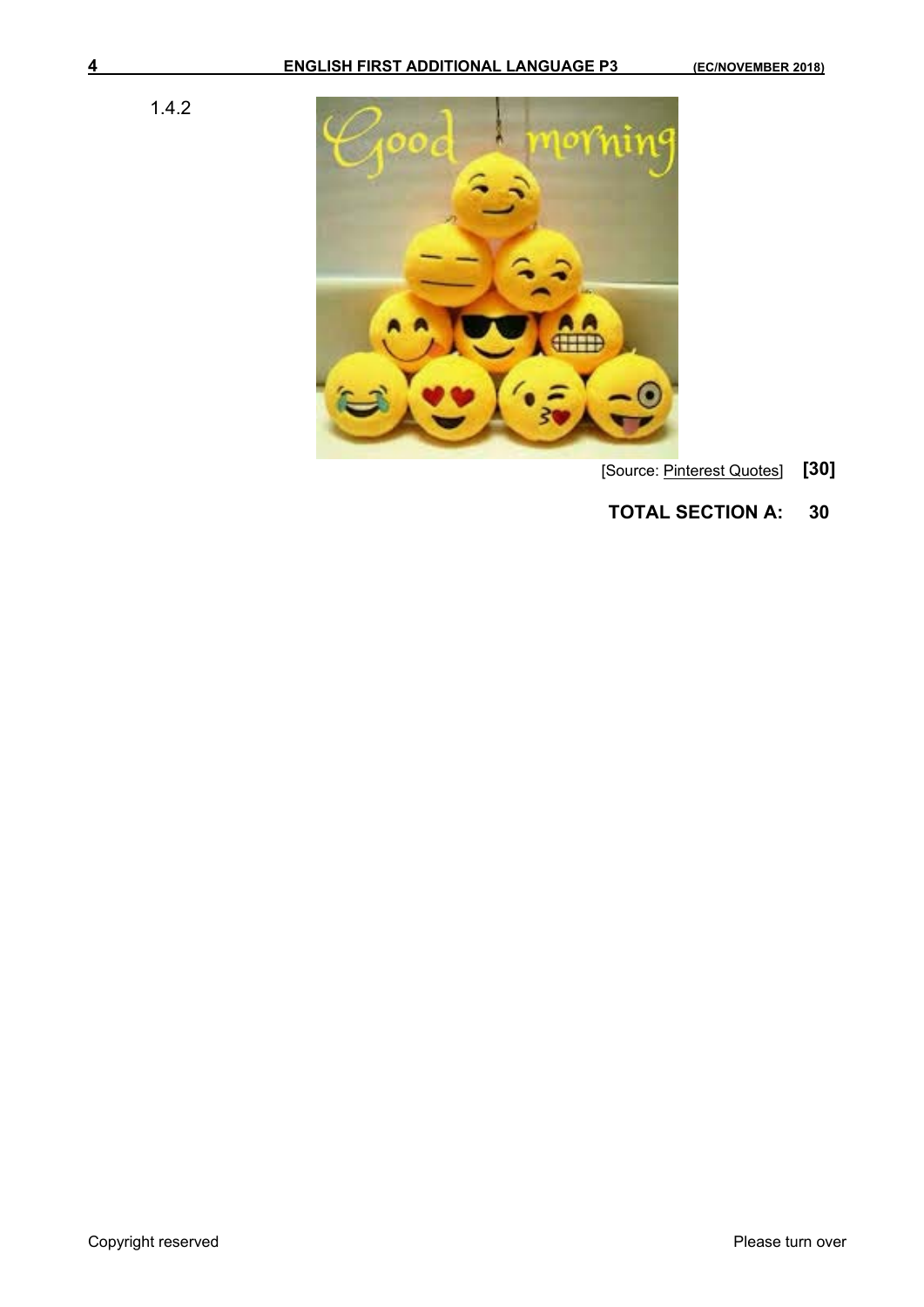## **SECTION B: SHORTER TRANSACTIONAL TEXTS**

## **QUESTION 2**

## **INSTRUCTIONS AND INFORMATION**

- Choose ONE of the following transactional writing texts.
- Your writing piece must be between 140–160 words in length.
- Write down the NUMBER and TITLE/HEADING of the text you have chosen, e.g. 2.1 LETTER
- Pay attention to format, language, register and audience.

## 2.1 **FRIENDLY LETTER**

 Your rugby/netball team travelled by bus to a neighbouring town to compete against a school there.

Write to your friend to tell him/her about the match and about the fun you had in the bus on the way there and back. **[15]** 

### **OR**

## 2.2 **DIALOGUE**

 Your friend is going on a date and he/she asked you to give him/her advice on what to wear.

Write out the DIALOGUE that took place between the two of you. Make sure you include the advice you gave him/her about his/her outfit. **[15]** 

**OR**